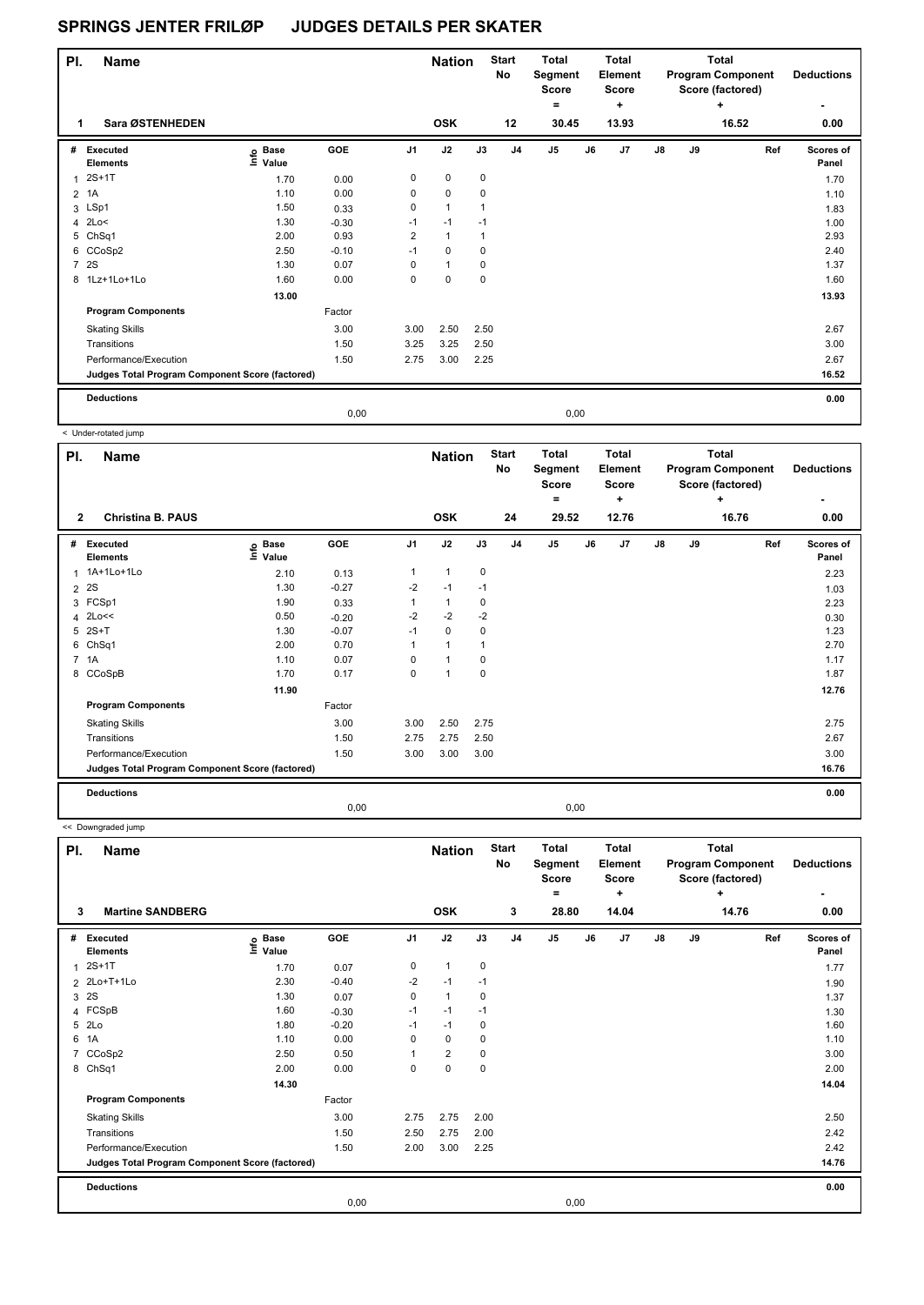| PI.            | <b>Name</b>                                     |                                  |         |                | <b>Nation</b>           |      | <b>Start</b><br>No | <b>Total</b><br>Segment<br><b>Score</b> |    | <b>Total</b><br>Element<br><b>Score</b> |               |    | <b>Total</b><br><b>Program Component</b><br>Score (factored) | <b>Deductions</b>  |
|----------------|-------------------------------------------------|----------------------------------|---------|----------------|-------------------------|------|--------------------|-----------------------------------------|----|-----------------------------------------|---------------|----|--------------------------------------------------------------|--------------------|
| 4              | <b>Ragnhild WINTHER</b>                         |                                  |         |                | <b>OSK</b>              |      | 4                  | ۰<br>28.48                              |    | ÷<br>12.73                              |               |    | ٠<br>15.75                                                   | 0.00               |
| #              | Executed<br><b>Elements</b>                     | <b>Base</b><br>e Base<br>⊆ Value | GOE     | J <sub>1</sub> | J2                      | J3   | J <sub>4</sub>     | J <sub>5</sub>                          | J6 | J7                                      | $\mathsf{J}8$ | J9 | Ref                                                          | Scores of<br>Panel |
|                | $1 \t1A$                                        | 1.10                             | 0.07    | 0              | $\mathbf{1}$            | 0    |                    |                                         |    |                                         |               |    |                                                              | 1.17               |
| $\overline{2}$ | 2S                                              | 1.30                             | 0.00    | 0              | 0                       | 0    |                    |                                         |    |                                         |               |    |                                                              | 1.30               |
|                | 3 LSp1                                          | 1.50                             | 0.33    |                | 1                       | 0    |                    |                                         |    |                                         |               |    |                                                              | 1.83               |
|                | 4 ChSq1                                         | 2.00                             | 0.07    | 0              | 1                       | $-1$ |                    |                                         |    |                                         |               |    |                                                              | 2.07               |
|                | 5 2S<+SEQ                                       | 0.72                             | $-0.53$ | $-3$           | $-2$                    | -3   |                    |                                         |    |                                         |               |    |                                                              | 0.19               |
| 6              | 1F                                              | 0.50                             | 0.00    | $\Omega$       | $\mathbf 0$             | 0    |                    |                                         |    |                                         |               |    |                                                              | 0.50               |
| $\overline{7}$ | 1A+1T+1Lo                                       | 2.00                             | 0.00    | 0              | 0                       | 0    |                    |                                         |    |                                         |               |    |                                                              | 2.00               |
|                | 8 CCoSp3                                        | 3.00                             | 0.67    | 1              | $\overline{\mathbf{c}}$ | 1    |                    |                                         |    |                                         |               |    |                                                              | 3.67               |
|                |                                                 | 12.12                            |         |                |                         |      |                    |                                         |    |                                         |               |    |                                                              | 12.73              |
|                | <b>Program Components</b>                       |                                  | Factor  |                |                         |      |                    |                                         |    |                                         |               |    |                                                              |                    |
|                | <b>Skating Skills</b>                           |                                  | 3.00    | 2.75           | 3.25                    | 2.25 |                    |                                         |    |                                         |               |    |                                                              | 2.75               |
|                | Transitions                                     |                                  | 1.50    | 2.75           | 3.00                    | 2.00 |                    |                                         |    |                                         |               |    |                                                              | 2.58               |
|                | Performance/Execution                           |                                  | 1.50    | 2.50           | 2.50                    | 2.25 |                    |                                         |    |                                         |               |    |                                                              | 2.42               |
|                | Judges Total Program Component Score (factored) |                                  |         |                |                         |      |                    |                                         |    |                                         |               |    |                                                              | 15.75              |
|                | <b>Deductions</b>                               |                                  |         |                |                         |      |                    |                                         |    |                                         |               |    |                                                              | 0.00               |
|                |                                                 |                                  | 0,00    |                |                         |      |                    | 0,00                                    |    |                                         |               |    |                                                              |                    |

 < Under-rotated jump **Name Nation Total Pl. Start Segment Score = Total Element Score + No # Executed Elements Base Value**  1 2.30 0.00 -1 1 0  **5 Rikke BØE SSK 8 26.78 12.64 15.14 1.00**

|   |                                                 |                       |         |                |            |          |                | $=$            |    | ٠     |               |    | ٠     |     | ٠                  |
|---|-------------------------------------------------|-----------------------|---------|----------------|------------|----------|----------------|----------------|----|-------|---------------|----|-------|-----|--------------------|
| 5 | <b>Rikke BØE</b>                                |                       |         |                | <b>SSK</b> |          | 8              | 26.78          |    | 12.64 |               |    | 15.14 |     | 1.00               |
| # | <b>Executed</b><br><b>Elements</b>              | Base<br>١nf٥<br>Value | GOE     | J <sub>1</sub> | J2         | J3       | J <sub>4</sub> | J <sub>5</sub> | J6 | J7    | $\mathsf{J}8$ | J9 |       | Ref | Scores of<br>Panel |
|   | 1 2S+1Lo+1Lo                                    | 2.30                  | 0.00    | $-1$           | 1          | 0        |                |                |    |       |               |    |       |     | 2.30               |
|   | $2$ $2Lo$                                       | 1.80                  | $-0.90$ | $-3$           | $-3$       | -3       |                |                |    |       |               |    |       |     | 0.90               |
|   | 3 LSpB                                          | 1.20                  | $-0.30$ | 0              | $-1$       | $-2$     |                |                |    |       |               |    |       |     | 0.90               |
|   | 4 2S                                            | 1.30                  | 0.07    | 0              | 1          | 0        |                |                |    |       |               |    |       |     | 1.37               |
|   | 5 ChSq1                                         | 2.00                  | 0.47    | 1              | 1          | 0        |                |                |    |       |               |    |       |     | 2.47               |
|   | 6 1A                                            | 1.10                  | 0.00    | 0              | 0          | $\Omega$ |                |                |    |       |               |    |       |     | 1.10               |
|   | 7 CCoSp1                                        | 2.00                  | 0.00    | 0              | 0          | 0        |                |                |    |       |               |    |       |     | 2.00               |
|   | 8 1A+1Lo                                        | 1.60                  | 0.00    | 0              | 0          | $\Omega$ |                |                |    |       |               |    |       |     | 1.60               |
|   |                                                 | 13.30                 |         |                |            |          |                |                |    |       |               |    |       |     | 12.64              |
|   | <b>Program Components</b>                       |                       | Factor  |                |            |          |                |                |    |       |               |    |       |     |                    |
|   | <b>Skating Skills</b>                           |                       | 3.00    | 2.75           | 2.50       | 2.25     |                |                |    |       |               |    |       |     | 2.50               |
|   | Transitions                                     |                       | 1.50    | 2.25           | 2.50       | 2.50     |                |                |    |       |               |    |       |     | 2.42               |
|   | Performance/Execution                           |                       | 1.50    | 2.75           | 2.75       | 2.50     |                |                |    |       |               |    |       |     | 2.67               |
|   | Judges Total Program Component Score (factored) |                       |         |                |            |          |                |                |    |       |               |    |       |     | 15.14              |

**Deductions** Falls: -1.00 **-1.00**

**Deductions**

**Total Program Component Score (factored)**

|                |                                                 |                            | 0,00              |                |                             |      |                          | 0,00                                                  |    |                                                       |               |    |                                                                            |     |                           |
|----------------|-------------------------------------------------|----------------------------|-------------------|----------------|-----------------------------|------|--------------------------|-------------------------------------------------------|----|-------------------------------------------------------|---------------|----|----------------------------------------------------------------------------|-----|---------------------------|
| PI.<br>6       | Name<br><b>Emily NATHAN</b>                     |                            |                   |                | <b>Nation</b><br><b>OSK</b> |      | <b>Start</b><br>No<br>13 | <b>Total</b><br>Segment<br><b>Score</b><br>۰<br>26.63 |    | <b>Total</b><br>Element<br><b>Score</b><br>÷<br>12.87 |               |    | <b>Total</b><br><b>Program Component</b><br>Score (factored)<br>÷<br>15.76 |     | <b>Deductions</b><br>2.00 |
| #              | <b>Executed</b><br><b>Elements</b>              | e Base<br>⊑ Value<br>Value | <b>GOE</b>        | J <sub>1</sub> | J2                          | J3   | J <sub>4</sub>           | J5                                                    | J6 | J7                                                    | $\mathsf{J}8$ | J9 |                                                                            | Ref | Scores of<br>Panel        |
|                | 1 1A+1Lo+1Lo                                    | 2.10                       | 0.00              | 0              | 0                           | 0    |                          |                                                       |    |                                                       |               |    |                                                                            |     | 2.10                      |
|                | 2 2S+1T                                         | 1.70                       | 0.00              | 0              | 0                           | 0    |                          |                                                       |    |                                                       |               |    |                                                                            |     | 1.70                      |
|                | 3 LSpB                                          | 1.20                       | 0.33              | 0              | $\mathbf{1}$                | 1    |                          |                                                       |    |                                                       |               |    |                                                                            |     | 1.53                      |
|                | 4 2T                                            | 1.30                       | $-0.60$           | $-3$           | $-3$                        | -3   |                          |                                                       |    |                                                       |               |    |                                                                            |     | 0.70                      |
|                | 5 2S                                            | 1.30                       | $-0.60$           | $-3$           | $-3$                        | $-3$ |                          |                                                       |    |                                                       |               |    |                                                                            |     | 0.70                      |
| 6              | CCoSp2                                          | 2.50                       | 0.00              | 0              | $\mathbf 0$                 | 0    |                          |                                                       |    |                                                       |               |    |                                                                            |     | 2.50                      |
| $\overline{7}$ | ChSq1                                           | 2.00                       | 0.47              |                | $\mathbf{1}$                | 0    |                          |                                                       |    |                                                       |               |    |                                                                            |     | 2.47                      |
|                | 8 1A                                            | 1.10                       | 0.07              | 0              | 1                           | 0    |                          |                                                       |    |                                                       |               |    |                                                                            |     | 1.17                      |
|                |                                                 | 13.20                      |                   |                |                             |      |                          |                                                       |    |                                                       |               |    |                                                                            |     | 12.87                     |
|                | <b>Program Components</b>                       |                            | Factor            |                |                             |      |                          |                                                       |    |                                                       |               |    |                                                                            |     |                           |
|                | <b>Skating Skills</b>                           |                            | 3.00              | 2.75           | 2.50                        | 2.50 |                          |                                                       |    |                                                       |               |    |                                                                            |     | 2.58                      |
|                | Transitions                                     |                            | 1.50              | 2.75           | 3.00                        | 2.25 |                          |                                                       |    |                                                       |               |    |                                                                            |     | 2.67                      |
|                | Performance/Execution                           |                            | 1.50              | 2.75           | 2.50                        | 2.75 |                          |                                                       |    |                                                       |               |    |                                                                            |     | 2.67                      |
|                | Judges Total Program Component Score (factored) |                            |                   |                |                             |      |                          |                                                       |    |                                                       |               |    |                                                                            |     | 15.76                     |
|                | <b>Deductions</b>                               |                            | $-2.00$<br>Falls: |                |                             |      |                          |                                                       |    |                                                       |               |    |                                                                            |     | $-2.00$                   |
|                |                                                 |                            | 0,00              |                |                             |      |                          | 0,00                                                  |    |                                                       |               |    |                                                                            |     |                           |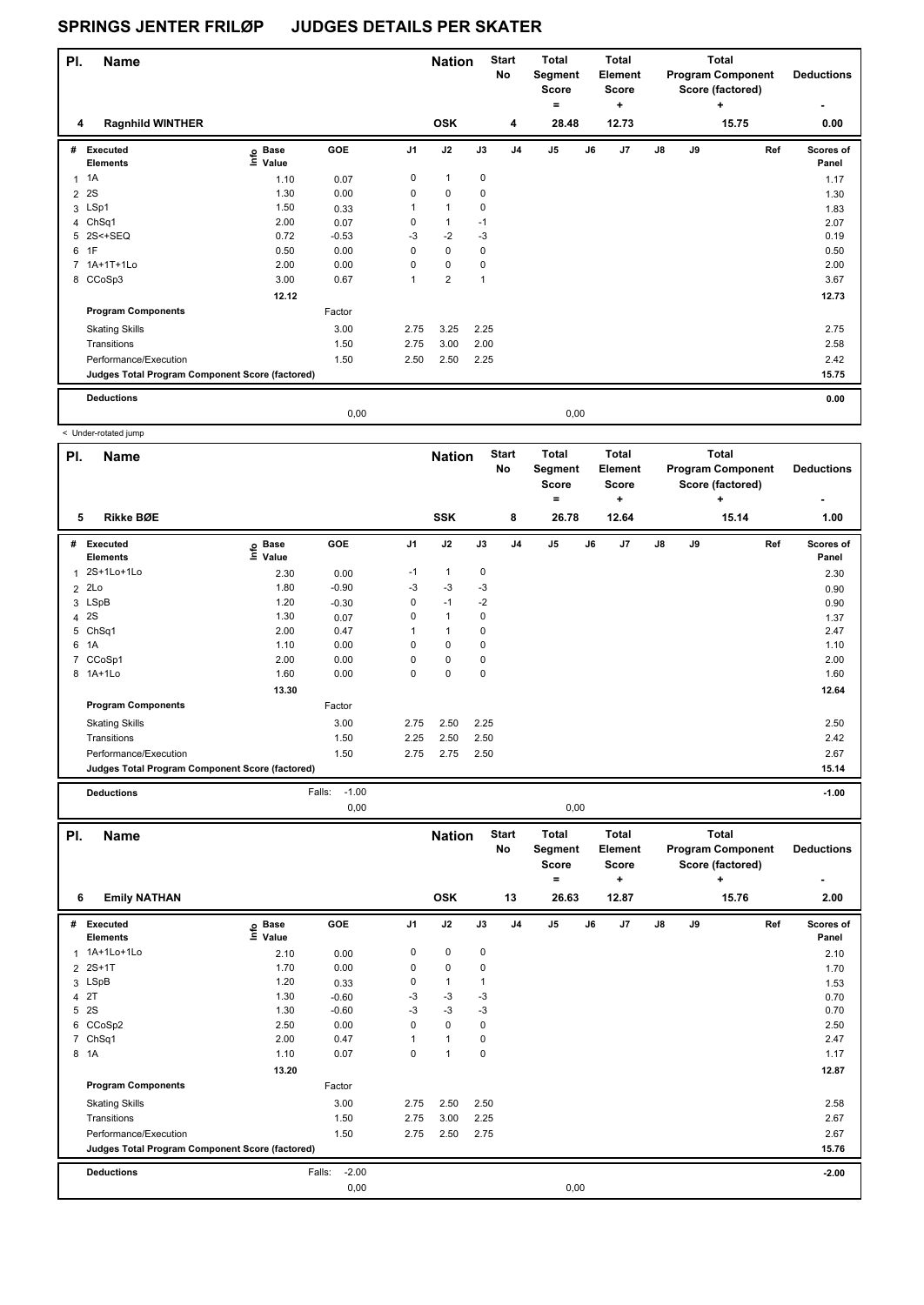| PI.            | <b>Name</b>                                                              |                   |                   |                             | <b>Nation</b>                |                      | <b>Start</b><br>No | Total<br>Segment<br>Score<br>=                 |    | <b>Total</b><br>Element<br><b>Score</b><br>÷ |    |    | <b>Total</b><br><b>Program Component</b><br>Score (factored)<br>٠ | <b>Deductions</b>  |
|----------------|--------------------------------------------------------------------------|-------------------|-------------------|-----------------------------|------------------------------|----------------------|--------------------|------------------------------------------------|----|----------------------------------------------|----|----|-------------------------------------------------------------------|--------------------|
| 7              | <b>Kamilla HAGA SOLEM</b>                                                |                   |                   |                             | <b>BSK</b>                   |                      | 17                 | 25.48                                          |    | 11.84                                        |    |    | 13.64                                                             | 0.00               |
| #              | <b>Executed</b><br><b>Elements</b>                                       | e Base<br>⊑ Value | GOE               | J1                          | J2                           | J3                   | J4                 | J5                                             | J6 | J7                                           | J8 | J9 | Ref                                                               | Scores of<br>Panel |
|                | $1 \t1A$                                                                 | 1.10              | 0.07              | 0                           | $\mathbf 1$                  | 0                    |                    |                                                |    |                                              |    |    |                                                                   | 1.17               |
|                | 2 CCoSp1                                                                 | 2.00              | 0.17              | $\pmb{0}$                   | $\mathbf{1}$                 | 0                    |                    |                                                |    |                                              |    |    |                                                                   |                    |
| 3              | 2S+1T+1Lo                                                                | 2.20              |                   | $\mathbf 0$                 | $\pmb{0}$                    | 0                    |                    |                                                |    |                                              |    |    |                                                                   | 2.17               |
|                | 4 1A+1T                                                                  | 1.50              | 0.00<br>0.00      | 0                           | 0                            | 0                    |                    |                                                |    |                                              |    |    |                                                                   | 2.20<br>1.50       |
|                | 5 ChSq1                                                                  | 2.00              | 0.30              | $\mathbf{1}$                | $\mathbf{1}$                 | $-1$                 |                    |                                                |    |                                              |    |    |                                                                   | 2.30               |
|                | 6 1F                                                                     | 0.50              | 0.00              | $\mathbf 0$                 | $\pmb{0}$                    | 0                    |                    |                                                |    |                                              |    |    |                                                                   | 0.50               |
| 7              | 2T                                                                       | 1.30              | $-0.20$           | $-1$                        | $-1$                         | $-1$                 |                    |                                                |    |                                              |    |    |                                                                   | 1.10               |
|                | 8 FCSpB                                                                  | 1.60              | $-0.70$           | $-2$                        | $-2$                         | -3                   |                    |                                                |    |                                              |    |    |                                                                   | 0.90               |
|                |                                                                          | 12.20             |                   |                             |                              |                      |                    |                                                |    |                                              |    |    |                                                                   | 11.84              |
|                | <b>Program Components</b>                                                |                   | Factor            |                             |                              |                      |                    |                                                |    |                                              |    |    |                                                                   |                    |
|                | <b>Skating Skills</b>                                                    |                   | 3.00              | 2.25                        | 2.25                         | 2.00                 |                    |                                                |    |                                              |    |    |                                                                   | 2.17               |
|                | Transitions                                                              |                   | 1.50              | 2.50                        | 2.75                         | 1.75                 |                    |                                                |    |                                              |    |    |                                                                   | 2.33               |
|                | Performance/Execution                                                    |                   | 1.50              | 2.50                        | 2.50                         | 2.25                 |                    |                                                |    |                                              |    |    |                                                                   | 2.42               |
|                | Judges Total Program Component Score (factored)                          |                   |                   |                             |                              |                      |                    |                                                |    |                                              |    |    |                                                                   | 13.64              |
|                |                                                                          |                   |                   |                             |                              |                      |                    |                                                |    |                                              |    |    |                                                                   |                    |
|                | <b>Deductions</b>                                                        |                   | 0,00              |                             |                              |                      |                    | 0,00                                           |    |                                              |    |    |                                                                   | 0.00               |
|                |                                                                          |                   |                   |                             |                              |                      |                    |                                                |    |                                              |    |    |                                                                   |                    |
| PI.            | <b>Name</b>                                                              |                   |                   |                             | <b>Nation</b>                |                      | <b>Start</b><br>No | <b>Total</b><br>Segment<br><b>Score</b><br>$=$ |    | <b>Total</b><br>Element<br><b>Score</b><br>+ |    |    | <b>Total</b><br><b>Program Component</b><br>Score (factored)<br>٠ | <b>Deductions</b>  |
| 8              | Lisa DYBSJORD                                                            |                   |                   |                             | <b>OSK</b>                   |                      | 1                  | 24.07                                          |    | 12.17                                        |    |    | 13.90                                                             | 2.00               |
|                | # Executed                                                               |                   | GOE               | J1                          | J2                           | J3                   | J <sub>4</sub>     | J5                                             | J6 | J7                                           | J8 | J9 | Ref                                                               | Scores of          |
|                | Elements                                                                 | e Base<br>⊆ Value |                   |                             |                              |                      |                    |                                                |    |                                              |    |    |                                                                   | Panel              |
| 1              | 1A                                                                       | 1.10              | 0.07              | 0                           | $\mathbf{1}$                 | 0                    |                    |                                                |    |                                              |    |    |                                                                   | 1.17               |
| $\overline{2}$ | 1Lz+1Lo+1Lo                                                              | 1.60              | 0.00              | $\mathbf 0$                 | $\mathbf{1}$                 | $-2$                 |                    |                                                |    |                                              |    |    |                                                                   | 1.60               |
|                | 3 2Lo                                                                    | 1.80              | $-0.90$           | -3                          | $-3$                         | $-3$                 |                    |                                                |    |                                              |    |    |                                                                   | 0.90               |
|                | 4 CCoSp2                                                                 | 2.50              | $-0.03$           | $-1$                        | $\mathbf{1}$                 | $-1$                 |                    |                                                |    |                                              |    |    |                                                                   | 2.47               |
|                | 5 2S                                                                     | 1.30              | $-0.60$           | -3                          | $-3$                         | $-3$                 |                    |                                                |    |                                              |    |    |                                                                   | 0.70               |
|                | 6 FCSp1                                                                  | 1.90              | 0.00              | $\mathbf 0$                 | $\pmb{0}$                    | 0                    |                    |                                                |    |                                              |    |    |                                                                   | 1.90               |
|                | 7 ChSq1                                                                  | 2.00              | $-0.17$           | $\mathbf 0$                 | 0                            | $-1$                 |                    |                                                |    |                                              |    |    |                                                                   | 1.83               |
|                | 8 1A+1Lo                                                                 | 1.60              | 0.00              | $\mathbf 0$                 | $\pmb{0}$                    | 0                    |                    |                                                |    |                                              |    |    |                                                                   | 1.60               |
|                |                                                                          | 13.80             |                   |                             |                              |                      |                    |                                                |    |                                              |    |    |                                                                   | 12.17              |
|                | <b>Program Components</b>                                                |                   | Factor            |                             |                              |                      |                    |                                                |    |                                              |    |    |                                                                   |                    |
|                | <b>Skating Skills</b>                                                    |                   | 3.00              | 2.50                        | 2.50                         | 2.25                 |                    |                                                |    |                                              |    |    |                                                                   | 2.42               |
|                | Transitions                                                              |                   | 1.50              | 2.50                        | 2.00                         | 2.00                 |                    |                                                |    |                                              |    |    |                                                                   | 2.17               |
|                | Performance/Execution                                                    |                   | 1.50              | 2.00                        | 2.75                         | 2.00                 |                    |                                                |    |                                              |    |    |                                                                   | 2.25               |
|                | Judges Total Program Component Score (factored)                          |                   |                   |                             |                              |                      |                    |                                                |    |                                              |    |    |                                                                   | 13.90              |
|                | <b>Deductions</b>                                                        |                   | $-2.00$<br>Falls: |                             |                              |                      |                    |                                                |    |                                              |    |    |                                                                   | $-2.00$            |
|                |                                                                          |                   | 0,00              |                             |                              |                      |                    | 0,00                                           |    |                                              |    |    |                                                                   |                    |
|                |                                                                          |                   |                   |                             |                              |                      |                    |                                                |    |                                              |    |    |                                                                   |                    |
| PI.            | <b>Name</b>                                                              |                   |                   |                             | <b>Nation</b>                |                      | <b>Start</b><br>No | <b>Total</b><br>Segment<br>Score<br>$=$        |    | Total<br>Element<br><b>Score</b><br>٠        |    |    | <b>Total</b><br><b>Program Component</b><br>Score (factored)<br>٠ | <b>Deductions</b>  |
| 9              | <b>Frida Turiddotter BERGE</b>                                           |                   |                   |                             | <b>AKK</b>                   |                      | 10                 | 23.80                                          |    | 10.69                                        |    |    | 13.11                                                             | 0.00               |
|                | # Executed                                                               | e Base<br>⊑ Value | GOE               | J1                          | J2                           | J3                   | J4                 | J5                                             | J6 | J7                                           | J8 | J9 | Ref                                                               | Scores of          |
|                | Elements                                                                 |                   |                   |                             |                              |                      |                    |                                                |    |                                              |    |    |                                                                   | Panel              |
|                | 12Lo                                                                     | 1.80              | $-0.40$           | -2                          | $-1$                         | $-1$                 |                    |                                                |    |                                              |    |    |                                                                   | 1.40               |
|                | 2 LSp0                                                                   | 0.00              | 0.00              | ä,                          | $\overline{\phantom{a}}$     | $\ddot{\phantom{1}}$ |                    |                                                |    |                                              |    |    |                                                                   | 0.00               |
|                | 3 2S+1T+1Lo                                                              | 2.20              | 0.00              | $\pmb{0}$                   | 0                            | 0                    |                    |                                                |    |                                              |    |    |                                                                   | 2.20               |
|                | 4 1A                                                                     | 1.10              | $-0.53$           | -3                          | $-2$                         | -3                   |                    |                                                |    |                                              |    |    |                                                                   | 0.57               |
|                | 5 2S                                                                     | 1.30              | 0.07              | 0                           | $\mathbf{1}$                 | 0                    |                    |                                                |    |                                              |    |    |                                                                   | 1.37               |
| 6              | 1A+SEQ<br>7 ChSq1                                                        | 0.88<br>2.00      | 0.07<br>0.30      | $\mathbf 0$<br>$\mathbf{1}$ | $\mathbf{1}$<br>$\mathbf{1}$ | 0<br>$-1$            |                    |                                                |    |                                              |    |    |                                                                   | 0.95<br>2.30       |
|                | 8 CCoSp1                                                                 | 2.00              | $-0.10$           | $-1$                        | 0                            | 0                    |                    |                                                |    |                                              |    |    |                                                                   | 1.90               |
|                |                                                                          | 11.28             |                   |                             |                              |                      |                    |                                                |    |                                              |    |    |                                                                   | 10.69              |
|                | <b>Program Components</b>                                                |                   | Factor            |                             |                              |                      |                    |                                                |    |                                              |    |    |                                                                   |                    |
|                |                                                                          |                   |                   |                             |                              |                      |                    |                                                |    |                                              |    |    |                                                                   |                    |
|                | <b>Skating Skills</b>                                                    |                   | 3.00              | 2.50                        | 2.50<br>2.25                 | 2.00                 |                    |                                                |    |                                              |    |    |                                                                   | 2.33               |
|                | Transitions                                                              |                   | 1.50              | 2.00                        |                              | 1.75                 |                    |                                                |    |                                              |    |    |                                                                   | 2.00               |
|                | Performance/Execution<br>Judges Total Program Component Score (factored) |                   | 1.50              | 1.75                        | 2.50                         | 2.00                 |                    |                                                |    |                                              |    |    |                                                                   | 2.08               |
|                |                                                                          |                   |                   |                             |                              |                      |                    |                                                |    |                                              |    |    |                                                                   | 13.11              |
|                | <b>Deductions</b>                                                        |                   | 0,00              |                             |                              |                      |                    | 0,00                                           |    |                                              |    |    |                                                                   | 0.00               |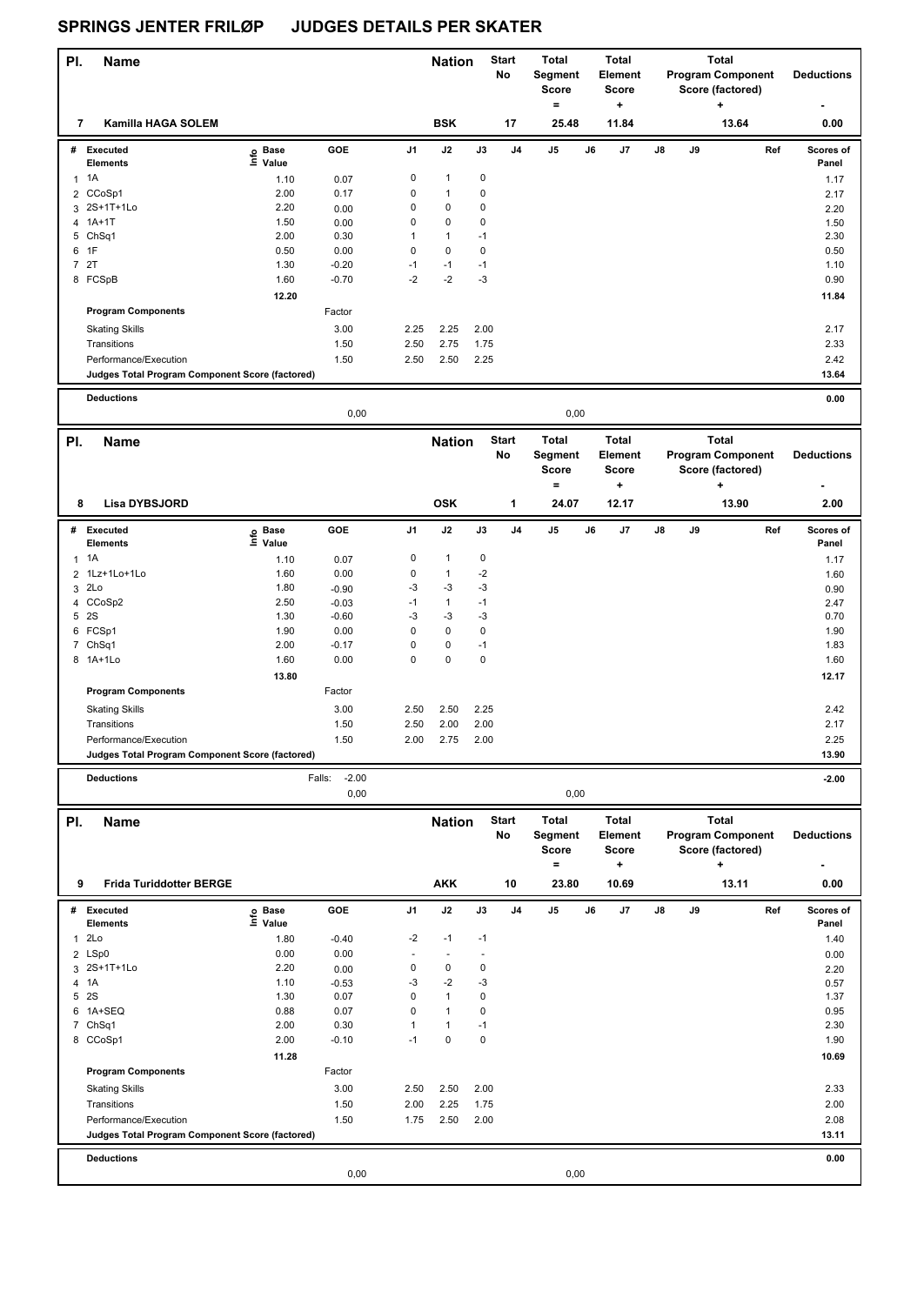| PI.            | <b>Name</b>                                     |                                  |                   |                | <b>Nation</b>  |      | <b>Start</b><br>No | <b>Total</b><br>Segment<br><b>Score</b> |      | <b>Total</b><br>Element<br><b>Score</b> |    |    | <b>Total</b><br><b>Program Component</b><br>Score (factored) | <b>Deductions</b>  |
|----------------|-------------------------------------------------|----------------------------------|-------------------|----------------|----------------|------|--------------------|-----------------------------------------|------|-----------------------------------------|----|----|--------------------------------------------------------------|--------------------|
| 10             | <b>Madeleine ERIKSEN</b>                        |                                  |                   |                | <b>OSK</b>     |      | 18                 | ۰<br>23.72                              |      | $\ddot{}$<br>9.97                       |    |    | ٠<br>14.75                                                   | 1.00               |
|                |                                                 |                                  |                   |                |                |      |                    |                                         |      |                                         |    |    |                                                              |                    |
| #              | Executed<br><b>Elements</b>                     | <b>Base</b><br>e Base<br>⊆ Value | GOE               | J <sub>1</sub> | J2             | J3   | J <sub>4</sub>     | J <sub>5</sub>                          | J6   | J7                                      | J8 | J9 | Ref                                                          | Scores of<br>Panel |
| $\mathbf{1}$   | 2Lo                                             | 1.80                             | $-0.50$           | $-2$           | $-2$           | $-1$ |                    |                                         |      |                                         |    |    |                                                              | 1.30               |
| $\overline{2}$ | 1F                                              | 0.50                             | 0.27              | 1              | $\overline{2}$ | 1    |                    |                                         |      |                                         |    |    |                                                              | 0.77               |
|                | $3 \t2S+2T <$                                   | 2.20                             | $-0.27$           | $-1$           | $-2$           | $-1$ |                    |                                         |      |                                         |    |    |                                                              | 1.93               |
|                | 4 CCoSp1                                        | 2.00                             | 0.17              |                | $\mathbf 0$    | 0    |                    |                                         |      |                                         |    |    |                                                              | 2.17               |
|                | 5 ChSq1                                         | 2.00                             | $-1.50$           | $-3$           | $-3$           | $-3$ |                    |                                         |      |                                         |    |    |                                                              | 0.50               |
|                | 6 1A+2Lo<                                       | 2.40                             | $-0.90$           | $-3$           | $-3$           | $-3$ |                    |                                         |      |                                         |    |    |                                                              | 1.50               |
| $\overline{7}$ | 1T                                              | 0.40                             | 0.00              | 0              | $\mathbf 0$    | 0    |                    |                                         |      |                                         |    |    |                                                              | 0.40               |
|                | 8 LSp1                                          | 1.50                             | $-0.10$           | 0              | $-1$           | 0    |                    |                                         |      |                                         |    |    |                                                              | 1.40               |
|                |                                                 | 12.80                            |                   |                |                |      |                    |                                         |      |                                         |    |    |                                                              | 9.97               |
|                | <b>Program Components</b>                       |                                  | Factor            |                |                |      |                    |                                         |      |                                         |    |    |                                                              |                    |
|                | <b>Skating Skills</b>                           |                                  | 3.00              | 2.75           | 2.50           | 2.50 |                    |                                         |      |                                         |    |    |                                                              | 2.58               |
|                | Transitions                                     |                                  | 1.50              | 2.50           | 2.00           | 2.25 |                    |                                         |      |                                         |    |    |                                                              | 2.25               |
|                | Performance/Execution                           |                                  | 1.50              | 2.25           | 2.50           | 2.50 |                    |                                         |      |                                         |    |    |                                                              | 2.42               |
|                | Judges Total Program Component Score (factored) |                                  |                   |                |                |      |                    |                                         |      |                                         |    |    |                                                              | 14.75              |
|                | <b>Deductions</b>                               |                                  | $-1.00$<br>Falls: |                |                |      |                    |                                         |      |                                         |    |    |                                                              | $-1.00$            |
|                |                                                 |                                  | 0,00              |                |                |      |                    |                                         | 0,00 |                                         |    |    |                                                              |                    |

|                | < Under-rotated jump                            |                   |         |                |                     |             |                         |                                                       |    |                                                |               |    |                                                                            |                                |
|----------------|-------------------------------------------------|-------------------|---------|----------------|---------------------|-------------|-------------------------|-------------------------------------------------------|----|------------------------------------------------|---------------|----|----------------------------------------------------------------------------|--------------------------------|
| PI.<br>11      | <b>Name</b><br><b>Emilie Aastad NYLÉN</b>       |                   |         |                | <b>Nation</b><br>OI |             | <b>Start</b><br>No<br>5 | <b>Total</b><br>Segment<br><b>Score</b><br>٠<br>23.32 |    | <b>Total</b><br>Element<br>Score<br>٠<br>10.05 |               |    | <b>Total</b><br><b>Program Component</b><br>Score (factored)<br>÷<br>13.27 | <b>Deductions</b><br>٠<br>0.00 |
|                |                                                 |                   |         |                |                     |             |                         |                                                       |    |                                                |               |    |                                                                            |                                |
| #              | Executed<br><b>Elements</b>                     | e Base<br>E Value | GOE     | J <sub>1</sub> | J2                  | J3          | J <sub>4</sub>          | J <sub>5</sub>                                        | J6 | J <sub>7</sub>                                 | $\mathsf{J}8$ | J9 | Ref                                                                        | Scores of<br>Panel             |
| $\overline{1}$ | 2T<<                                            | 0.40              | $-0.30$ | $-3$           | $-3$                | $-3$        |                         |                                                       |    |                                                |               |    |                                                                            | 0.10                           |
|                | 2 CCoSpB                                        | 1.70              | $-0.10$ | $-1$           | $\Omega$            | 0           |                         |                                                       |    |                                                |               |    |                                                                            | 1.60                           |
| 3              | Ch <sub>Sq1</sub>                               | 2.00              | 0.07    | 0              | $\mathbf{1}$        | $-1$        |                         |                                                       |    |                                                |               |    |                                                                            | 2.07                           |
|                | 4 1F+1A+1T+SEQ                                  | 1.28              | 0.00    | 0              | 0                   | $\mathbf 0$ |                         |                                                       |    |                                                |               |    |                                                                            | 1.28                           |
| 5              | 1A                                              | 1.10              | $-0.07$ | 0              | $-1$                | $\mathbf 0$ |                         |                                                       |    |                                                |               |    |                                                                            | 1.03                           |
|                | 6 LSpB                                          | 1.20              | $-0.10$ | $-1$           | $\mathbf 0$         | $\mathbf 0$ |                         |                                                       |    |                                                |               |    |                                                                            | 1.10                           |
| $\overline{7}$ | <b>2S</b>                                       | 1.30              | 0.00    | $\Omega$       | $\mathbf 0$         | $\mathbf 0$ |                         |                                                       |    |                                                |               |    |                                                                            | 1.30                           |
| 8              | $2S+1T$                                         | 1.70              | $-0.13$ | 0              | $-1$                | $-1$        |                         |                                                       |    |                                                |               |    |                                                                            | 1.57                           |
|                |                                                 | 10.68             |         |                |                     |             |                         |                                                       |    |                                                |               |    |                                                                            | 10.05                          |
|                | <b>Program Components</b>                       |                   | Factor  |                |                     |             |                         |                                                       |    |                                                |               |    |                                                                            |                                |
|                | <b>Skating Skills</b>                           |                   | 3.00    | 2.25           | 2.50                | 2.00        |                         |                                                       |    |                                                |               |    |                                                                            | 2.25                           |
|                | Transitions                                     |                   | 1.50    | 2.25           | 2.50                | 1.75        |                         |                                                       |    |                                                |               |    |                                                                            | 2.17                           |
|                | Performance/Execution                           |                   | 1.50    | 1.75           | 2.75                | 2.00        |                         |                                                       |    |                                                |               |    |                                                                            | 2.17                           |
|                | Judges Total Program Component Score (factored) |                   |         |                |                     |             |                         |                                                       |    |                                                |               |    |                                                                            | 13.27                          |
|                | <b>Deductions</b>                               |                   |         |                |                     |             |                         |                                                       |    |                                                |               |    |                                                                            | 0.00                           |
|                |                                                 |                   | 0,00    |                |                     |             |                         | 0,00                                                  |    |                                                |               |    |                                                                            |                                |

<< Downgraded jump

| PI.            | <b>Name</b>                                     |                   |                   |                | <b>Nation</b> |             | <b>Start</b><br>No | Total<br>Segment<br><b>Score</b><br>= |      | <b>Total</b><br>Element<br><b>Score</b><br>٠ |               |    | Total<br><b>Program Component</b><br>Score (factored)<br>٠ | <b>Deductions</b>  |
|----------------|-------------------------------------------------|-------------------|-------------------|----------------|---------------|-------------|--------------------|---------------------------------------|------|----------------------------------------------|---------------|----|------------------------------------------------------------|--------------------|
| $12 \,$        | <b>Camilla Føske DANIELSEN</b>                  |                   |                   |                | <b>TT</b>     |             | 15                 | 23.26                                 |      | 11.64                                        |               |    | 12.62                                                      | 1.00               |
| #              | <b>Executed</b><br><b>Elements</b>              | e Base<br>⊑ Value | GOE               | J <sub>1</sub> | J2            | J3          | J <sub>4</sub>     | J <sub>5</sub>                        | J6   | J7                                           | $\mathsf{J}8$ | J9 | Ref                                                        | Scores of<br>Panel |
|                | 1 1F+1Lo+1A+SEQ                                 | 1.28              | 0.00              | 0              | 0             | 0           |                    |                                       |      |                                              |               |    |                                                            | 1.28               |
|                | 2 CCoSp1                                        | 2.00              | 0.00              | 0              | $\mathbf 0$   | 0           |                    |                                       |      |                                              |               |    |                                                            | 2.00               |
| 3              | $2S+1T$                                         | 1.70              | $-0.07$           | $-1$           | $\mathbf 0$   | 0           |                    |                                       |      |                                              |               |    |                                                            | 1.63               |
| $\overline{4}$ | 1A                                              | 1.10              | 0.00              | $\Omega$       | $\mathbf 0$   | $\mathbf 0$ |                    |                                       |      |                                              |               |    |                                                            | 1.10               |
|                | 5 LSp1                                          | 1.50              | 0.50              |                | $\mathbf{1}$  |             |                    |                                       |      |                                              |               |    |                                                            | 2.00               |
| 6              | ChSq1                                           | 2.00              | $-0.17$           | 0              | 0             | $-1$        |                    |                                       |      |                                              |               |    |                                                            | 1.83               |
|                | 7 2S                                            | 1.30              | $-0.60$           | $-3$           | $-3$          | -3          |                    |                                       |      |                                              |               |    |                                                            | 0.70               |
|                | 8 2T                                            | 1.30              | $-0.20$           | $-1$           | $-1$          | $-1$        |                    |                                       |      |                                              |               |    |                                                            | 1.10               |
|                |                                                 | 12.18             |                   |                |               |             |                    |                                       |      |                                              |               |    |                                                            | 11.64              |
|                | <b>Program Components</b>                       |                   | Factor            |                |               |             |                    |                                       |      |                                              |               |    |                                                            |                    |
|                | <b>Skating Skills</b>                           |                   | 3.00              | 2.00           | 2.00          | 2.25        |                    |                                       |      |                                              |               |    |                                                            | 2.08               |
|                | Transitions                                     |                   | 1.50              | 2.00           | 2.00          | 2.25        |                    |                                       |      |                                              |               |    |                                                            | 2.08               |
|                | Performance/Execution                           |                   | 1.50              | 2.00           | 2.50          | 2.00        |                    |                                       |      |                                              |               |    |                                                            | 2.17               |
|                | Judges Total Program Component Score (factored) |                   |                   |                |               |             |                    |                                       |      |                                              |               |    |                                                            | 12.62              |
|                | <b>Deductions</b>                               |                   | $-1.00$<br>Falls: |                |               |             |                    |                                       |      |                                              |               |    |                                                            | $-1.00$            |
|                |                                                 |                   | 0,00              |                |               |             |                    |                                       | 0,00 |                                              |               |    |                                                            |                    |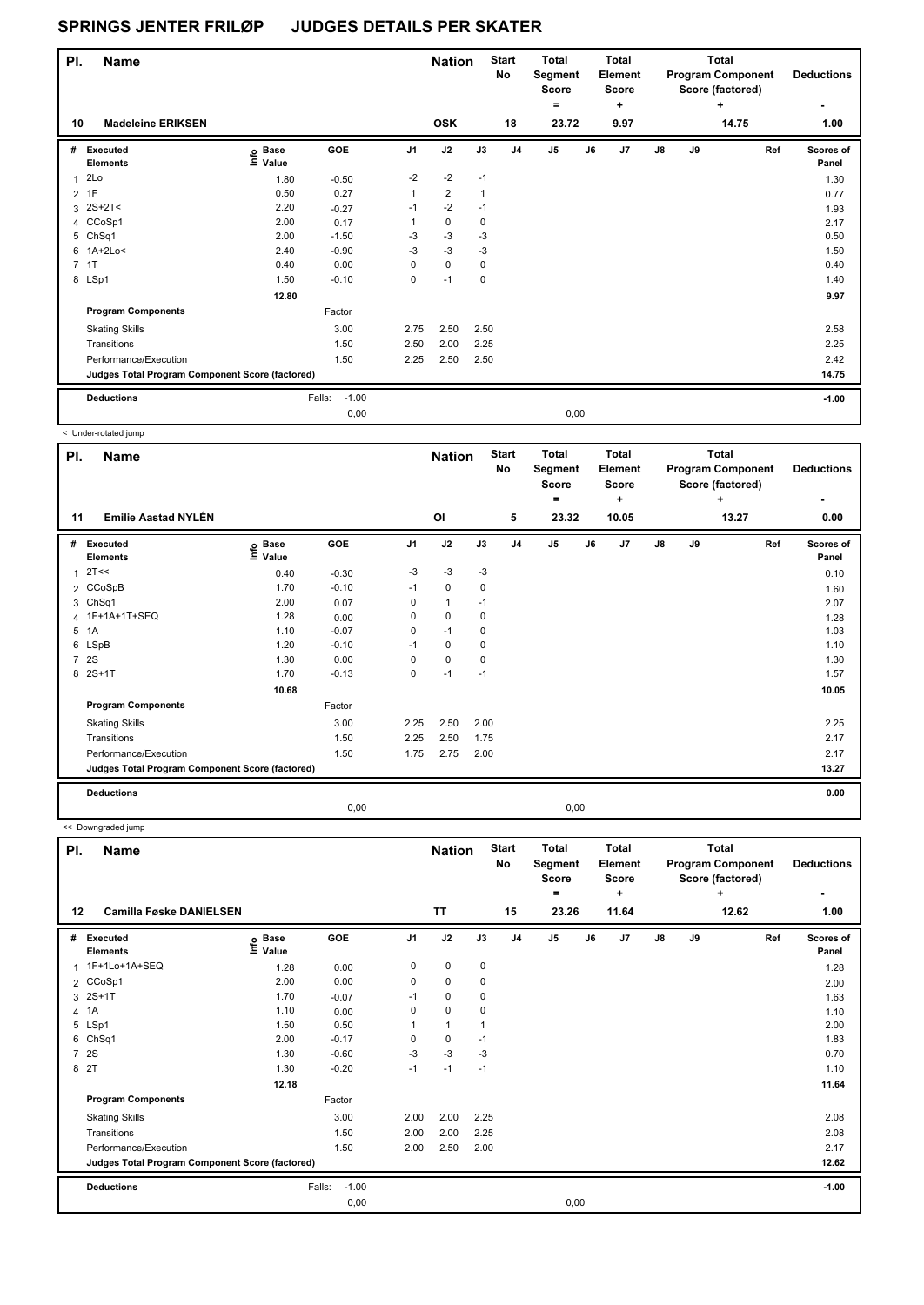< Under-rotated jump

| PI.            | <b>Name</b>                                     |                                  |            |                | <b>Nation</b>  |                | <b>Start</b><br><b>No</b> | Total<br>Segment<br><b>Score</b><br>$\equiv$ |      | Total<br>Element<br><b>Score</b><br>٠ |               |    | Total<br><b>Program Component</b><br>Score (factored)<br>٠ | <b>Deductions</b>         |
|----------------|-------------------------------------------------|----------------------------------|------------|----------------|----------------|----------------|---------------------------|----------------------------------------------|------|---------------------------------------|---------------|----|------------------------------------------------------------|---------------------------|
| 13             | <b>Lisa SAGEN</b>                               |                                  |            |                | <b>AKK</b>     |                | 6                         | 22.93                                        |      | 10.43                                 |               |    | 12.50                                                      | 0.00                      |
| #              | Executed<br><b>Elements</b>                     | <b>Base</b><br>e Base<br>⊆ Value | <b>GOE</b> | J <sub>1</sub> | J2             | J3             | J <sub>4</sub>            | J <sub>5</sub>                               | J6   | J7                                    | $\mathsf{J}8$ | J9 | Ref                                                        | <b>Scores of</b><br>Panel |
|                | 2S+1T+1Lo                                       | 2.20                             | $-0.13$    | $-1$           | $-1$           | 0              |                           |                                              |      |                                       |               |    |                                                            | 2.07                      |
| 2              | 1A                                              | 1.10                             | 0.13       | 0              | $\mathbf{1}$   | $\overline{1}$ |                           |                                              |      |                                       |               |    |                                                            | 1.23                      |
|                | 3 ChSq1                                         | 2.00                             | 0.23       | $\pmb{0}$      | $\mathbf 0$    | $\overline{1}$ |                           |                                              |      |                                       |               |    |                                                            | 2.23                      |
|                | 4 Cosp0                                         | 0.00                             | 0.00       | ٠              | $\blacksquare$ |                |                           |                                              |      |                                       |               |    |                                                            | 0.00                      |
| 5              | 2T                                              | 1.30                             | 0.00       | 0              | $\mathbf 0$    | 0              |                           |                                              |      |                                       |               |    |                                                            | 1.30                      |
|                | $6$ 1A+1T                                       | 1.50                             | 0.00       | 0              | $\mathbf 0$    | 0              |                           |                                              |      |                                       |               |    |                                                            | 1.50                      |
| $\overline{7}$ | <b>2S</b>                                       | 1.30                             | 0.00       | $\mathbf 0$    | 0              | 0              |                           |                                              |      |                                       |               |    |                                                            | 1.30                      |
|                | 8 LSpB                                          | 1.20                             | $-0.40$    | $-1$           | $-2$           | $-1$           |                           |                                              |      |                                       |               |    |                                                            | 0.80                      |
|                |                                                 | 10.60                            |            |                |                |                |                           |                                              |      |                                       |               |    |                                                            | 10.43                     |
|                | <b>Program Components</b>                       |                                  | Factor     |                |                |                |                           |                                              |      |                                       |               |    |                                                            |                           |
|                | <b>Skating Skills</b>                           |                                  | 3.00       | 2.00           | 2.00           | 2.25           |                           |                                              |      |                                       |               |    |                                                            | 2.08                      |
|                | Transitions                                     |                                  | 1.50       | 2.25           | 2.25           | 2.25           |                           |                                              |      |                                       |               |    |                                                            | 2.25                      |
|                | Performance/Execution                           |                                  | 1.50       | 1.75           | 2.00           | 2.00           |                           |                                              |      |                                       |               |    |                                                            | 1.92                      |
|                | Judges Total Program Component Score (factored) |                                  |            |                |                |                |                           |                                              |      |                                       |               |    |                                                            | 12.50                     |
|                | <b>Deductions</b>                               |                                  |            |                |                |                |                           |                                              |      |                                       |               |    |                                                            | 0.00                      |
|                |                                                 |                                  | 0,00       |                |                |                |                           |                                              | 0,00 |                                       |               |    |                                                            |                           |

| PI.            | <b>Name</b>                                     |                              |                   |                          | <b>Nation</b>            |                          | <b>Start</b><br>No | <b>Total</b><br>Segment<br><b>Score</b><br>$\equiv$ |    | Total<br>Element<br>Score<br>٠ |    |    | Total<br><b>Program Component</b><br>Score (factored)<br>٠ | <b>Deductions</b><br>٠ |
|----------------|-------------------------------------------------|------------------------------|-------------------|--------------------------|--------------------------|--------------------------|--------------------|-----------------------------------------------------|----|--------------------------------|----|----|------------------------------------------------------------|------------------------|
| 14             | <b>Ingrid Morken LOFTHUS</b>                    |                              |                   |                          | O <sub>l</sub>           |                          | $\mathbf{2}$       | 22.34                                               |    | 10.94                          |    |    | 13.40                                                      | 2.00                   |
| #              | Executed<br><b>Elements</b>                     | <b>Base</b><br>١nfo<br>Value | GOE               | J <sub>1</sub>           | J2                       | J3                       | J <sub>4</sub>     | J <sub>5</sub>                                      | J6 | J <sub>7</sub>                 | J8 | J9 | Ref                                                        | Scores of<br>Panel     |
| 1              | 2S                                              | 1.30                         | $-0.20$           | $-1$                     | $-1$                     | $-1$                     |                    |                                                     |    |                                |    |    |                                                            | 1.10                   |
| $\overline{2}$ | 1A                                              | 1.10                         | 0.07              | 0                        | $\mathbf{1}$             | 0                        |                    |                                                     |    |                                |    |    |                                                            | 1.17                   |
| 3              | Csp <sub>0</sub>                                | 0.00                         | 0.00              | $\overline{\phantom{a}}$ | $\overline{\phantom{a}}$ | $\overline{\phantom{a}}$ |                    |                                                     |    |                                |    |    |                                                            | 0.00                   |
| 4              | 2Lo                                             | 1.80                         | $-0.90$           | $-3$                     | $-3$                     | -3                       |                    |                                                     |    |                                |    |    |                                                            | 0.90                   |
| 5              | 2Lo<+1T                                         | 1.70                         | $-0.40$           | $-1$                     | $-2$                     | $-1$                     |                    |                                                     |    |                                |    |    |                                                            | 1.30                   |
| 6              | chsq1                                           | 2.00                         | 0.47              | 1                        | $\mathbf{1}$             | 0                        |                    |                                                     |    |                                |    |    |                                                            | 2.47                   |
| $\overline{7}$ | LSp1                                            | 1.50                         | 0.50              | 1                        | $\mathbf{1}$             | 1                        |                    |                                                     |    |                                |    |    |                                                            | 2.00                   |
|                | 8 1A+1Lo+1T                                     | 2.00                         | 0.00              | 0                        | $\mathbf 0$              | 0                        |                    |                                                     |    |                                |    |    |                                                            | 2.00                   |
|                |                                                 | 11.40                        |                   |                          |                          |                          |                    |                                                     |    |                                |    |    |                                                            | 10.94                  |
|                | <b>Program Components</b>                       |                              | Factor            |                          |                          |                          |                    |                                                     |    |                                |    |    |                                                            |                        |
|                | <b>Skating Skills</b>                           |                              | 3.00              | 2.50                     | 1.75                     | 2.25                     |                    |                                                     |    |                                |    |    |                                                            | 2.17                   |
|                | Transitions                                     |                              | 1.50              | 2.50                     | 1.75                     | 2.25                     |                    |                                                     |    |                                |    |    |                                                            | 2.17                   |
|                | Performance/Execution                           |                              | 1.50              | 2.50                     | 2.25                     | 2.50                     |                    |                                                     |    |                                |    |    |                                                            | 2.42                   |
|                | Judges Total Program Component Score (factored) |                              |                   |                          |                          |                          |                    |                                                     |    |                                |    |    |                                                            | 13.40                  |
|                | <b>Deductions</b>                               |                              | $-2.00$<br>Falls: |                          |                          |                          |                    |                                                     |    |                                |    |    |                                                            | $-2.00$                |
|                |                                                 |                              | 0,00              |                          |                          |                          |                    | 0,00                                                |    |                                |    |    |                                                            |                        |

| PI. | <b>Name</b>                                     |                   |         |                | <b>Nation</b> |              | <b>Start</b><br>No | <b>Total</b><br>Segment<br><b>Score</b><br>= |    | <b>Total</b><br>Element<br><b>Score</b><br>٠ |               |    | <b>Total</b><br><b>Program Component</b><br>Score (factored)<br>÷ | <b>Deductions</b>  |
|-----|-------------------------------------------------|-------------------|---------|----------------|---------------|--------------|--------------------|----------------------------------------------|----|----------------------------------------------|---------------|----|-------------------------------------------------------------------|--------------------|
| 15  | Kari-Sofie TELLEFSEN                            |                   |         |                | <b>OSK</b>    |              | $\overline{7}$     | 21.98                                        |    | 8.97                                         |               |    | 13.01                                                             | 0.00               |
|     | # Executed<br><b>Elements</b>                   | e Base<br>⊑ Value | GOE     | J <sub>1</sub> | J2            | J3           | J <sub>4</sub>     | J <sub>5</sub>                               | J6 | J7                                           | $\mathsf{J}8$ | J9 | Ref                                                               | Scores of<br>Panel |
|     | $1$ 1F                                          | 0.50              | 0.20    | 1              | $\mathbf{1}$  | $\mathbf{1}$ |                    |                                              |    |                                              |               |    |                                                                   | 0.70               |
|     | 2 <sup>2S</sup>                                 | 1.30              | $-0.27$ | $-2$           | $-1$          | $-1$         |                    |                                              |    |                                              |               |    |                                                                   | 1.03               |
|     | 3 LSpB                                          | 1.20              | $-0.20$ | 0              | $-1$          | $-1$         |                    |                                              |    |                                              |               |    |                                                                   | 1.00               |
|     | 4 ChSq1                                         | 2.00              | $-0.17$ | 0              | 0             | $-1$         |                    |                                              |    |                                              |               |    |                                                                   | 1.83               |
|     | 5 1A                                            | 1.10              | $-0.20$ | $-1$           | $-1$          | $-1$         |                    |                                              |    |                                              |               |    |                                                                   | 0.90               |
|     | 6 1Lo+1Lo+1Lo                                   | 1.50              | 0.00    | 0              | $\mathbf 0$   | 0            |                    |                                              |    |                                              |               |    |                                                                   | 1.50               |
|     | 7 1A+SEQ                                        | 0.88              | $-0.27$ | $-2$           | $-1$          | $-1$         |                    |                                              |    |                                              |               |    |                                                                   | 0.61               |
|     | 8 CCoSpB                                        | 1.70              | $-0.30$ | $-1$           | $-1$          | $-1$         |                    |                                              |    |                                              |               |    |                                                                   | 1.40               |
|     |                                                 | 10.18             |         |                |               |              |                    |                                              |    |                                              |               |    |                                                                   | 8.97               |
|     | <b>Program Components</b>                       |                   | Factor  |                |               |              |                    |                                              |    |                                              |               |    |                                                                   |                    |
|     | <b>Skating Skills</b>                           |                   | 3.00    | 2.50           | 2.25          | 2.00         |                    |                                              |    |                                              |               |    |                                                                   | 2.25               |
|     | Transitions                                     |                   | 1.50    | 2.50           | 2.50          | 1.75         |                    |                                              |    |                                              |               |    |                                                                   | 2.25               |
|     | Performance/Execution                           |                   | 1.50    | 2.00           | 1.75          | 2.00         |                    |                                              |    |                                              |               |    |                                                                   | 1.92               |
|     | Judges Total Program Component Score (factored) |                   |         |                |               |              |                    |                                              |    |                                              |               |    |                                                                   | 13.01              |
|     | <b>Deductions</b>                               |                   |         |                |               |              |                    |                                              |    |                                              |               |    |                                                                   | 0.00               |
|     |                                                 |                   | 0,00    |                |               |              |                    | 0,00                                         |    |                                              |               |    |                                                                   |                    |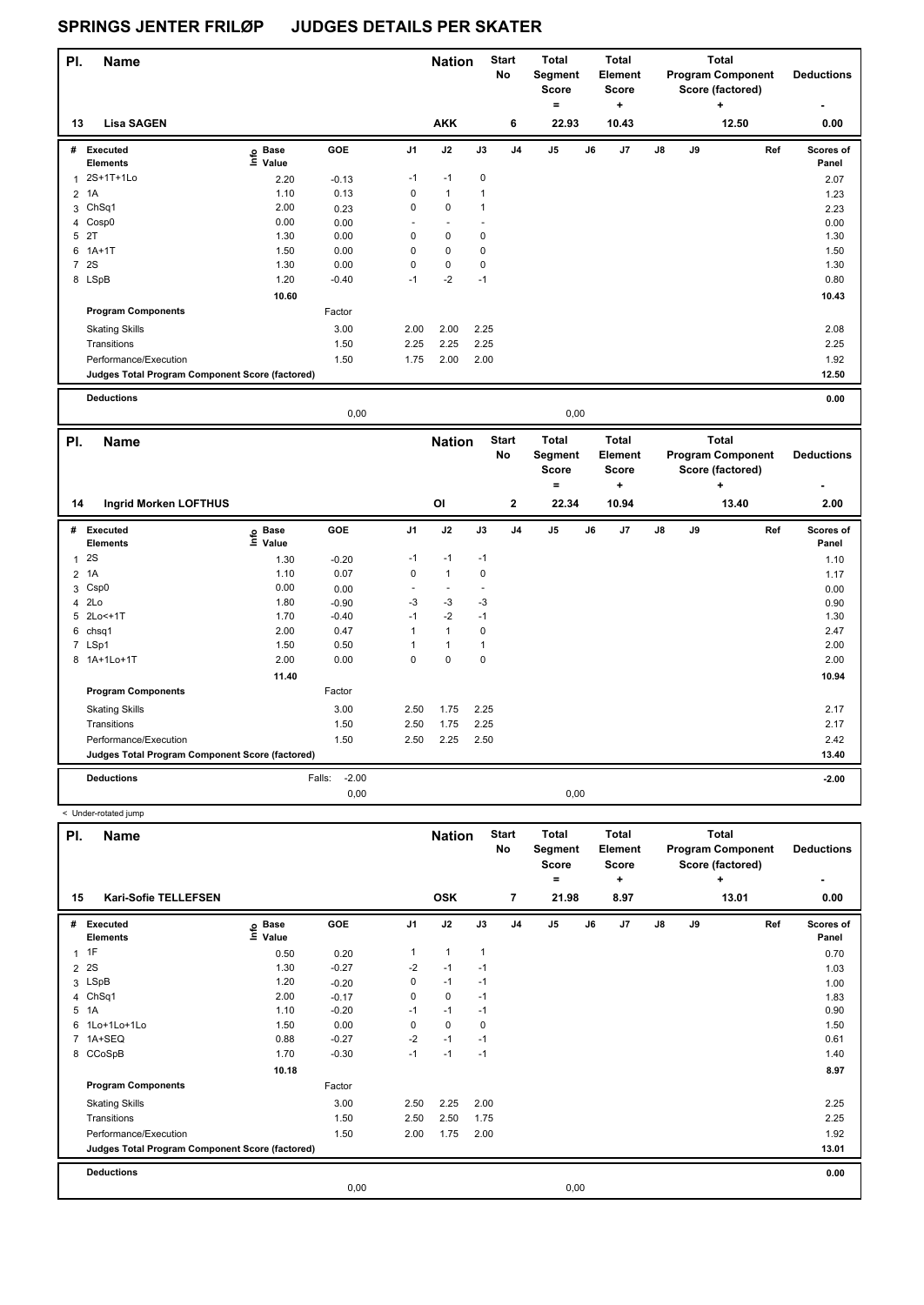| PI. | <b>Name</b>                                     |                                  |         |      | <b>Nation</b>            |      | <b>Start</b><br>No | <b>Total</b><br>Segment<br>Score<br>۰ |      | <b>Total</b><br>Element<br><b>Score</b><br>$\ddot{}$ |    |    | Total<br><b>Program Component</b><br>Score (factored)<br>٠ | <b>Deductions</b>  |
|-----|-------------------------------------------------|----------------------------------|---------|------|--------------------------|------|--------------------|---------------------------------------|------|------------------------------------------------------|----|----|------------------------------------------------------------|--------------------|
| 16  | Ella Sofia ROLL-LUND                            |                                  |         |      | <b>BSK</b>               |      | 21                 | 21.48                                 |      | 8.62                                                 |    |    | 12.86                                                      | 0.00               |
| #   | Executed<br><b>Elements</b>                     | <b>Base</b><br>은 Base<br>트 Value | GOE     | J1   | J2                       | J3   | J <sub>4</sub>     | J <sub>5</sub>                        | J6   | J7                                                   | J8 | J9 | Ref                                                        | Scores of<br>Panel |
|     | $1 \text{ } 1 \text{ A}$                        | 0.80                             | $-0.60$ | $-3$ | $-3$                     | $-3$ |                    |                                       |      |                                                      |    |    |                                                            | 0.20               |
|     | 2 1Lz+1Lo+1Lo                                   | 1.60                             | 0.00    | 0    | $\mathbf 0$              | 0    |                    |                                       |      |                                                      |    |    |                                                            | 1.60               |
|     | 3 LSp1                                          | 1.50                             | 0.17    | 0    | 1                        | 0    |                    |                                       |      |                                                      |    |    |                                                            | 1.67               |
|     | 4 $2S <<$                                       | 0.40                             | $-0.30$ | $-3$ | $-3$                     | $-3$ |                    |                                       |      |                                                      |    |    |                                                            | 0.10               |
|     | 5 CCoSp1                                        | 2.00                             | 0.17    | 0    | $\mathbf{1}$             | 0    |                    |                                       |      |                                                      |    |    |                                                            | 2.17               |
| 6   | 1A+SEQ                                          | 0.88                             | $-0.47$ | $-2$ | $-3$                     | $-2$ |                    |                                       |      |                                                      |    |    |                                                            | 0.41               |
|     | 7 1F*+1Lo*                                      | 0.00                             | 0.00    |      | $\overline{\phantom{a}}$ |      |                    |                                       |      |                                                      |    |    |                                                            | 0.00               |
|     | 8 ChSq1                                         | 2.00                             | 0.47    | 1    | 1                        | 0    |                    |                                       |      |                                                      |    |    |                                                            | 2.47               |
|     |                                                 | 9.18                             |         |      |                          |      |                    |                                       |      |                                                      |    |    |                                                            | 8.62               |
|     | <b>Program Components</b>                       |                                  | Factor  |      |                          |      |                    |                                       |      |                                                      |    |    |                                                            |                    |
|     | <b>Skating Skills</b>                           |                                  | 3.00    | 2.25 | 2.25                     | 1.75 |                    |                                       |      |                                                      |    |    |                                                            | 2.08               |
|     | Transitions                                     |                                  | 1.50    | 2.25 | 2.00                     | 2.00 |                    |                                       |      |                                                      |    |    |                                                            | 2.08               |
|     | Performance/Execution                           |                                  | 1.50    | 2.50 | 2.25                     | 2.25 |                    |                                       |      |                                                      |    |    |                                                            | 2.33               |
|     | Judges Total Program Component Score (factored) |                                  |         |      |                          |      |                    |                                       |      |                                                      |    |    |                                                            | 12.86              |
|     | <b>Deductions</b>                               |                                  |         |      |                          |      |                    |                                       |      |                                                      |    |    |                                                            | 0.00               |
|     |                                                 |                                  | 0,00    |      |                          |      |                    |                                       | 0,00 |                                                      |    |    |                                                            |                    |

< Under-rotated jump << Downgraded jump \* Invalid element

| PI. | <b>Name</b>                                     |                   |                   |                | <b>Nation</b> |      | <b>Start</b><br>No | <b>Total</b><br>Segment<br>Score<br>= |    | <b>Total</b><br>Element<br><b>Score</b><br>٠ |    |    | <b>Total</b><br><b>Program Component</b><br>Score (factored)<br>٠ | <b>Deductions</b>         |
|-----|-------------------------------------------------|-------------------|-------------------|----------------|---------------|------|--------------------|---------------------------------------|----|----------------------------------------------|----|----|-------------------------------------------------------------------|---------------------------|
| 17  | Amine STORRØD                                   |                   |                   |                | <b>FKK</b>    |      | 25                 | 21.28                                 |    | 12.01                                        |    |    | 11.27                                                             | 2.00                      |
| #   | Executed<br><b>Elements</b>                     | e Base<br>⊑ Value | GOE               | J <sub>1</sub> | J2            | J3   | J <sub>4</sub>     | J5                                    | J6 | J7                                           | J8 | J9 | Ref                                                               | <b>Scores of</b><br>Panel |
|     | 1 1A+1Lo+1Lo                                    | 2.10              | 0.07              | 0              | $\mathbf{1}$  | 0    |                    |                                       |    |                                              |    |    |                                                                   | 2.17                      |
|     | 2 2 S                                           | 1.30              | $-0.60$           | -3             | -3            | $-3$ |                    |                                       |    |                                              |    |    |                                                                   | 0.70                      |
|     | 3 CCoSp1                                        | 2.00              | $-0.03$           | $-1$           | $\mathbf{1}$  | $-1$ |                    |                                       |    |                                              |    |    |                                                                   | 1.97                      |
|     | 4 ChSq1                                         | 2.00              | $-0.33$           | $-1$           | 0             | $-1$ |                    |                                       |    |                                              |    |    |                                                                   | 1.67                      |
|     | 5 2Lo                                           | 1.80              | $-0.90$           | -3             | $-3$          | -3   |                    |                                       |    |                                              |    |    |                                                                   | 0.90                      |
|     | 6 2S+1T                                         | 1.70              | 0.00              | 0              | $\mathbf 0$   | 0    |                    |                                       |    |                                              |    |    |                                                                   | 1.70                      |
|     | 7 1A                                            | 1.10              | 0.07              | 0              | $\mathbf{1}$  | 0    |                    |                                       |    |                                              |    |    |                                                                   | 1.17                      |
|     | 8 LSp1                                          | 1.50              | 0.23              |                | 1             | $-1$ |                    |                                       |    |                                              |    |    |                                                                   | 1.73                      |
|     |                                                 | 13.50             |                   |                |               |      |                    |                                       |    |                                              |    |    |                                                                   | 12.01                     |
|     | <b>Program Components</b>                       |                   | Factor            |                |               |      |                    |                                       |    |                                              |    |    |                                                                   |                           |
|     | <b>Skating Skills</b>                           |                   | 3.00              | 2.00           | 1.75          | 2.00 |                    |                                       |    |                                              |    |    |                                                                   | 1.92                      |
|     | Transitions                                     |                   | 1.50              | 1.75           | 1.75          | 1.75 |                    |                                       |    |                                              |    |    |                                                                   | 1.75                      |
|     | Performance/Execution                           |                   | 1.50              | 1.50           | 2.25          | 2.00 |                    |                                       |    |                                              |    |    |                                                                   | 1.92                      |
|     | Judges Total Program Component Score (factored) |                   |                   |                |               |      |                    |                                       |    |                                              |    |    |                                                                   | 11.27                     |
|     | <b>Deductions</b>                               |                   | $-2.00$<br>Falls: |                |               |      |                    |                                       |    |                                              |    |    |                                                                   | $-2.00$                   |

0,00 0,00

| PI. | <b>Name</b>                                     |                            |         |      | <b>Nation</b> |             | <b>Start</b><br>No | <b>Total</b><br>Segment<br><b>Score</b> |      | <b>Total</b><br>Element<br><b>Score</b> |               |    | <b>Total</b><br><b>Program Component</b><br>Score (factored) | <b>Deductions</b>  |
|-----|-------------------------------------------------|----------------------------|---------|------|---------------|-------------|--------------------|-----------------------------------------|------|-----------------------------------------|---------------|----|--------------------------------------------------------------|--------------------|
|     |                                                 |                            |         |      |               |             |                    | $=$                                     |      | ٠                                       |               |    | ٠                                                            | ۰                  |
| 18  | <b>Maria KRISTOFFERSEN</b>                      |                            |         |      | <b>TT</b>     |             | 11                 | 20.94                                   |      | 9.19                                    |               |    | 11.75                                                        | 0.00               |
| #   | Executed<br><b>Elements</b>                     | e Base<br>⊑ Value<br>Value | GOE     | J1   | J2            | J3          | J <sub>4</sub>     | J <sub>5</sub>                          | J6   | J <sub>7</sub>                          | $\mathsf{J}8$ | J9 | Ref                                                          | Scores of<br>Panel |
|     | 1 1Lo+1Lo                                       | 1.00                       | 0.07    | 0    | $\mathbf{1}$  | 0           |                    |                                         |      |                                         |               |    |                                                              | 1.07               |
|     | 2 1F+1A+1T+SEQ                                  | 1.28                       | 0.07    | 0    | $\mathbf{1}$  | 0           |                    |                                         |      |                                         |               |    |                                                              | 1.35               |
|     | 3 2S                                            | 1.30                       | $-0.53$ | $-3$ | $-2$          | $-3$        |                    |                                         |      |                                         |               |    |                                                              | 0.77               |
|     | 4 ChSq1                                         | 2.00                       | 0.23    |      | $\mathbf 0$   | 0           |                    |                                         |      |                                         |               |    |                                                              | 2.23               |
|     | 5 1A                                            | 1.10                       | 0.07    | 0    | $\mathbf{1}$  | $\mathbf 0$ |                    |                                         |      |                                         |               |    |                                                              | 1.17               |
|     | 6 LSpB                                          | 1.20                       | $-0.50$ | $-1$ | $-2$          | $-2$        |                    |                                         |      |                                         |               |    |                                                              | 0.70               |
|     | 7 1F                                            | 0.50                       | 0.00    | 0    | $\mathbf 0$   | 0           |                    |                                         |      |                                         |               |    |                                                              | 0.50               |
|     | 8 CCoSpB                                        | 1.70                       | $-0.30$ | $-1$ | $-1$          | $-1$        |                    |                                         |      |                                         |               |    |                                                              | 1.40               |
|     |                                                 | 10.08                      |         |      |               |             |                    |                                         |      |                                         |               |    |                                                              | 9.19               |
|     | <b>Program Components</b>                       |                            | Factor  |      |               |             |                    |                                         |      |                                         |               |    |                                                              |                    |
|     | <b>Skating Skills</b>                           |                            | 3.00    | 2.00 | 2.50          | 1.75        |                    |                                         |      |                                         |               |    |                                                              | 2.08               |
|     | Transitions                                     |                            | 1.50    | 1.50 | 2.00          | 1.50        |                    |                                         |      |                                         |               |    |                                                              | 1.67               |
|     | Performance/Execution                           |                            | 1.50    | 2.25 | 2.00          | 1.75        |                    |                                         |      |                                         |               |    |                                                              | 2.00               |
|     | Judges Total Program Component Score (factored) |                            |         |      |               |             |                    |                                         |      |                                         |               |    |                                                              | 11.75              |
|     | <b>Deductions</b>                               |                            |         |      |               |             |                    |                                         |      |                                         |               |    |                                                              | 0.00               |
|     |                                                 |                            | 0,00    |      |               |             |                    |                                         | 0,00 |                                         |               |    |                                                              |                    |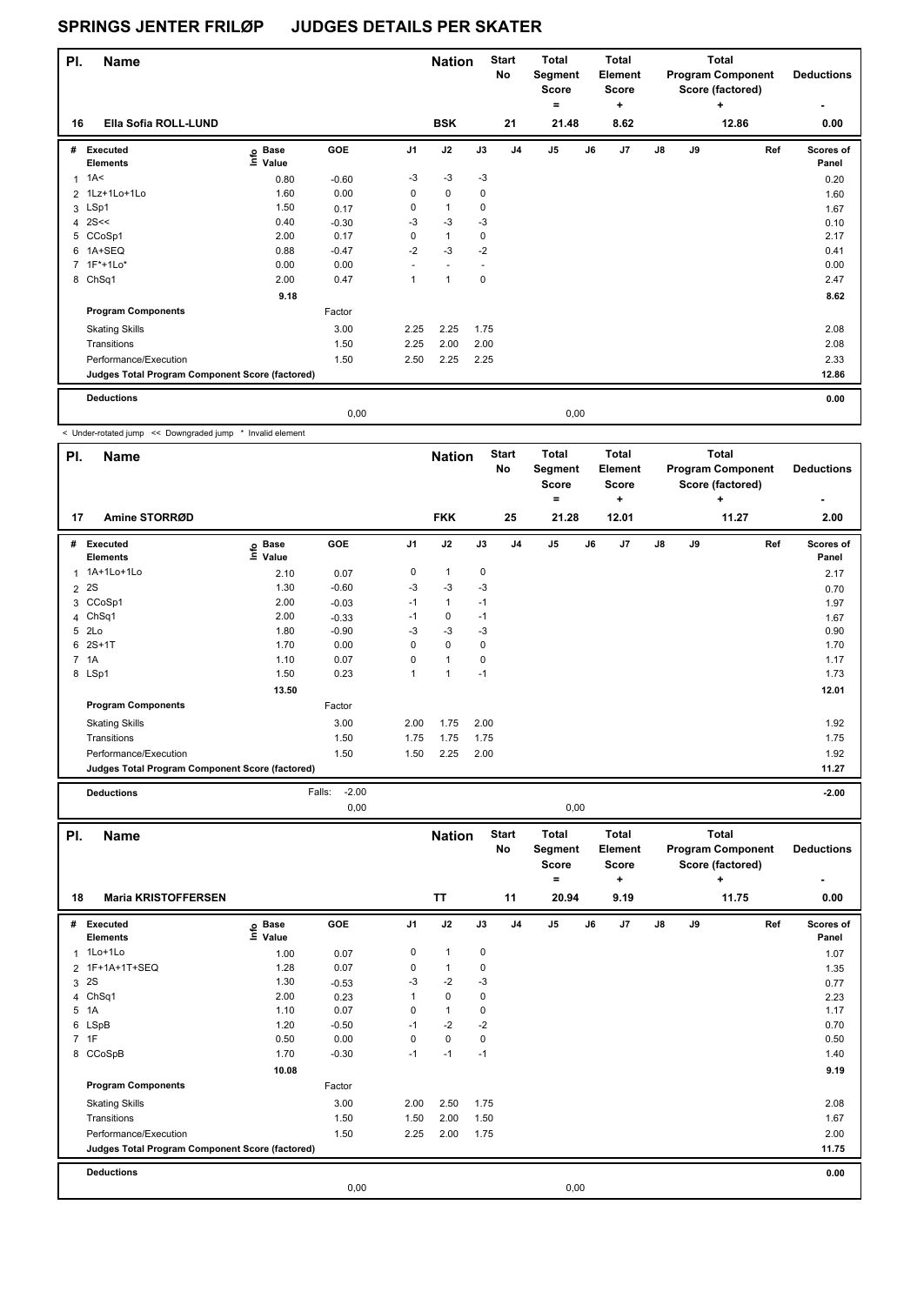| PI.            | <b>Name</b>                                     |                   |                    |             | <b>Nation</b> |               | <b>Start</b><br>No | <b>Total</b><br>Segment<br><b>Score</b><br>$=$ |      | <b>Total</b><br>Element<br><b>Score</b><br>÷ |    | <b>Total</b><br><b>Program Component</b><br>Score (factored) | <b>Deductions</b>                                     |                    |
|----------------|-------------------------------------------------|-------------------|--------------------|-------------|---------------|---------------|--------------------|------------------------------------------------|------|----------------------------------------------|----|--------------------------------------------------------------|-------------------------------------------------------|--------------------|
| 19             | Jenitha SITTAMPALLAM                            |                   |                    |             | TT            |               | 20                 | 19.88                                          |      | 8.88                                         |    |                                                              | ÷<br>12.00                                            | 1.00               |
|                | # Executed<br><b>Elements</b>                   | e Base<br>⊆ Value | GOE                | J1          | J2            | J3            | J <sub>4</sub>     | J <sub>5</sub>                                 | J6   | J7                                           | J8 | J9                                                           | Ref                                                   | Scores of<br>Panel |
|                | 12S                                             | 1.30              | $-0.60$            | -3          | $-3$          | $-3$          |                    |                                                |      |                                              |    |                                                              |                                                       | 0.70               |
|                | 2 1F+1A+SEQ                                     | 1.28              | 0.00               | 0           | $\mathbf 0$   | $\pmb{0}$     |                    |                                                |      |                                              |    |                                                              |                                                       | 1.28               |
|                | 3 <sup>1</sup>                                  | 0.40              | 0.00               | 0           | $\mathbf 0$   | 0             |                    |                                                |      |                                              |    |                                                              |                                                       | 0.40               |
|                | 4 CCoSpB                                        | 1.70              | $-0.30$            | 0           | $-2$          | $-1$          |                    |                                                |      |                                              |    |                                                              |                                                       | 1.40               |
|                | 5 1F+1Lo+1T                                     | 1.40              | 0.00               | 0           | 0             | $\pmb{0}$     |                    |                                                |      |                                              |    |                                                              |                                                       | 1.40               |
|                | 6 ChSq1                                         | 2.00              | 0.00               | $\pmb{0}$   | 0             | $\pmb{0}$     |                    |                                                |      |                                              |    |                                                              |                                                       | 2.00               |
|                | 7 1A                                            | 1.10              | $-0.20$            | $-1$        | $-1$          | $-1$          |                    |                                                |      |                                              |    |                                                              |                                                       | 0.90               |
|                | 8 LSpB                                          | 1.20              | $-0.40$            | $-1$        | $-2$          | $-1$          |                    |                                                |      |                                              |    |                                                              |                                                       | 0.80               |
|                |                                                 | 10.38             |                    |             |               |               |                    |                                                |      |                                              |    |                                                              |                                                       | 8.88               |
|                | <b>Program Components</b>                       |                   | Factor             |             |               |               |                    |                                                |      |                                              |    |                                                              |                                                       |                    |
|                | <b>Skating Skills</b>                           |                   | 3.00               | 2.25        | 2.00          | 1.75          |                    |                                                |      |                                              |    |                                                              |                                                       | 2.00               |
|                | Transitions                                     |                   | 1.50               | 2.25        | 2.00          | 2.00          |                    |                                                |      |                                              |    |                                                              |                                                       | 2.08               |
|                | Performance/Execution                           |                   | 1.50               | 1.75        | 1.75          | 2.25          |                    |                                                |      |                                              |    |                                                              |                                                       | 1.92               |
|                | Judges Total Program Component Score (factored) |                   |                    |             |               |               |                    |                                                |      |                                              |    |                                                              |                                                       | 12.00              |
|                |                                                 |                   |                    |             |               |               |                    |                                                |      |                                              |    |                                                              |                                                       |                    |
|                | <b>Deductions</b>                               |                   | Falls:<br>$-1.00$  |             |               |               |                    |                                                |      |                                              |    |                                                              |                                                       | $-1.00$            |
|                |                                                 |                   | 0,00               |             |               |               |                    |                                                | 0,00 |                                              |    |                                                              |                                                       |                    |
| PI.            | <b>Name</b>                                     |                   |                    |             | <b>Nation</b> |               | <b>Start</b><br>No | <b>Total</b><br>Segment                        |      | <b>Total</b><br>Element                      |    |                                                              | <b>Total</b><br><b>Program Component</b>              | <b>Deductions</b>  |
|                |                                                 |                   |                    |             |               |               |                    | <b>Score</b>                                   |      | <b>Score</b>                                 |    |                                                              | Score (factored)                                      |                    |
| 20             | Juliane ÅSBERG                                  |                   |                    |             | <b>SSK</b>    |               | 16                 | $\equiv$<br>19.86                              |      | +<br>9.21                                    |    |                                                              | ÷<br>12.65                                            | 2.00               |
|                |                                                 |                   |                    |             |               |               |                    |                                                |      |                                              |    |                                                              |                                                       |                    |
|                | # Executed<br><b>Elements</b>                   | e Base<br>⊆ Value | GOE                | J1          | J2            | $\mathsf{J3}$ | J <sub>4</sub>     | J5                                             | J6   | J7                                           | J8 | J9                                                           | Ref                                                   | Scores of<br>Panel |
|                | 1 2S+1T+Lo                                      |                   |                    | -1          | $-1$          | $-1$          |                    |                                                |      |                                              |    |                                                              |                                                       |                    |
|                | 2T                                              | 1.70<br>1.30      | $-0.20$<br>$-0.60$ | -3          | $-3$          | $-3$          |                    |                                                |      |                                              |    |                                                              |                                                       | 1.50               |
| $\overline{2}$ | 3 ChSq1                                         | 2.00              | 0.00               | $\pmb{0}$   | 0             | $\pmb{0}$     |                    |                                                |      |                                              |    |                                                              |                                                       | 0.70<br>2.00       |
| 4              | 1A+SEQ                                          | 0.88              | $-0.60$            | -3          | $-3$          | $-3$          |                    |                                                |      |                                              |    |                                                              |                                                       | 0.28               |
|                | 5 LSpB                                          | 1.20              | $-0.30$            | $-1$        | $-1$          | $-1$          |                    |                                                |      |                                              |    |                                                              |                                                       | 0.90               |
|                | 6 2S                                            | 1.30              | $-0.20$            | $-1$        | $-1$          | $-1$          |                    |                                                |      |                                              |    |                                                              |                                                       | 1.10               |
|                | 7 1A                                            | 1.10              | $-0.07$            | $\pmb{0}$   | 0             | $-1$          |                    |                                                |      |                                              |    |                                                              |                                                       | 1.03               |
|                | 8 CCoSpB                                        | 1.70              | 0.00               | $\pmb{0}$   | $\mathbf 0$   | $\pmb{0}$     |                    |                                                |      |                                              |    |                                                              |                                                       | 1.70               |
|                |                                                 | 11.18             |                    |             |               |               |                    |                                                |      |                                              |    |                                                              |                                                       | 9.21               |
|                | <b>Program Components</b>                       |                   | Factor             |             |               |               |                    |                                                |      |                                              |    |                                                              |                                                       |                    |
|                | <b>Skating Skills</b>                           |                   | 3.00               | 2.00        | 2.25          | 1.50          |                    |                                                |      |                                              |    |                                                              |                                                       | 1.92               |
|                | Transitions                                     |                   | 1.50               | 2.25        | 2.50          | 1.75          |                    |                                                |      |                                              |    |                                                              |                                                       | 2.17               |
|                | Performance/Execution                           |                   | 1.50               | 2.50        | 2.75          | 2.00          |                    |                                                |      |                                              |    |                                                              |                                                       | 2.42               |
|                | Judges Total Program Component Score (factored) |                   |                    |             |               |               |                    |                                                |      |                                              |    |                                                              |                                                       | 12.65              |
|                |                                                 |                   |                    |             |               |               |                    |                                                |      |                                              |    |                                                              |                                                       |                    |
|                | <b>Deductions</b>                               |                   | $-2.00$<br>Falls:  |             |               |               |                    |                                                |      |                                              |    |                                                              |                                                       | $-2.00$            |
|                |                                                 |                   | 0,00               |             |               |               |                    |                                                | 0,00 |                                              |    |                                                              |                                                       |                    |
| PI.            | <b>Name</b>                                     |                   |                    |             | <b>Nation</b> |               | Start<br>No        | <b>Total</b><br>Segment<br>Score               |      | Total<br>Element<br>Score                    |    |                                                              | Total<br><b>Program Component</b><br>Score (factored) | <b>Deductions</b>  |
| 21             | <b>Maria Tran HILLESTAD</b>                     |                   |                    |             | <b>OSK</b>    |               | 14                 | $\equiv$<br>19.32                              |      | ٠<br>9.81                                    |    |                                                              | 10.51                                                 | 1.00               |
|                | # Executed                                      |                   | GOE                | J1          | J2            | J3            | J4                 | J5                                             | J6   | J7                                           | J8 | J9                                                           | Ref                                                   | Scores of          |
|                | <b>Elements</b>                                 | e Base<br>⊑ Value |                    |             |               |               |                    |                                                |      |                                              |    |                                                              |                                                       | Panel              |
|                | 1 1A+1Lo+1Lo                                    | 2.10              | $-0.13$            | -1          | $-1$          | 0             |                    |                                                |      |                                              |    |                                                              |                                                       | 1.97               |
| $\overline{2}$ | 2S                                              | 1.30              | $-0.07$            | $\pmb{0}$   | $-1$          | $\pmb{0}$     |                    |                                                |      |                                              |    |                                                              |                                                       | 1.23               |
|                | 3 LSpB                                          | 1.20              | $-0.10$            | $-1$        | 0             | $\pmb{0}$     |                    |                                                |      |                                              |    |                                                              |                                                       | 1.10               |
|                | 4 $2S<$                                         | 0.90              | $-0.60$            | -3          | $-3$          | $-3$          |                    |                                                |      |                                              |    |                                                              |                                                       | 0.30               |
|                | 5 1Lz+1T                                        | 1.00              | $-0.03$            | 0           | $-1$          | 0             |                    |                                                |      |                                              |    |                                                              |                                                       | 0.97               |
|                | 6 CCoSpB                                        | 1.70              | $-0.30$            | $-1$        | $-1$          | $-1$          |                    |                                                |      |                                              |    |                                                              |                                                       | 1.40               |
|                | 7 ChSq1                                         | 2.00              | $-0.33$            | $\pmb{0}$   | $-1$          | $-1$          |                    |                                                |      |                                              |    |                                                              |                                                       | 1.67               |
|                | 8 1A                                            | 1.10              | 0.07               | $\mathbf 0$ | $\mathbf{1}$  | $\pmb{0}$     |                    |                                                |      |                                              |    |                                                              |                                                       | 1.17               |
|                |                                                 | 11.30             |                    |             |               |               |                    |                                                |      |                                              |    |                                                              |                                                       | 9.81               |
|                | <b>Program Components</b>                       |                   | Factor             |             |               |               |                    |                                                |      |                                              |    |                                                              |                                                       |                    |
|                | <b>Skating Skills</b>                           |                   | 3.00               | 2.25        | 1.50          | 1.75          |                    |                                                |      |                                              |    |                                                              |                                                       | 1.83               |
|                | Transitions                                     |                   | 1.50               | 2.00        | 1.50          | 1.50          |                    |                                                |      |                                              |    |                                                              |                                                       | 1.67               |
|                | Performance/Execution                           |                   | 1.50               | 1.75        | 1.50          | 1.75          |                    |                                                |      |                                              |    |                                                              |                                                       | 1.67               |
|                | Judges Total Program Component Score (factored) |                   |                    |             |               |               |                    |                                                |      |                                              |    |                                                              |                                                       | 10.51              |
|                | <b>Deductions</b>                               |                   | $-1.00$<br>Falls:  |             |               |               |                    |                                                |      |                                              |    |                                                              |                                                       | $-1.00$            |
|                |                                                 |                   | 0,00               |             |               |               |                    |                                                | 0,00 |                                              |    |                                                              |                                                       |                    |

< Under-rotated jump